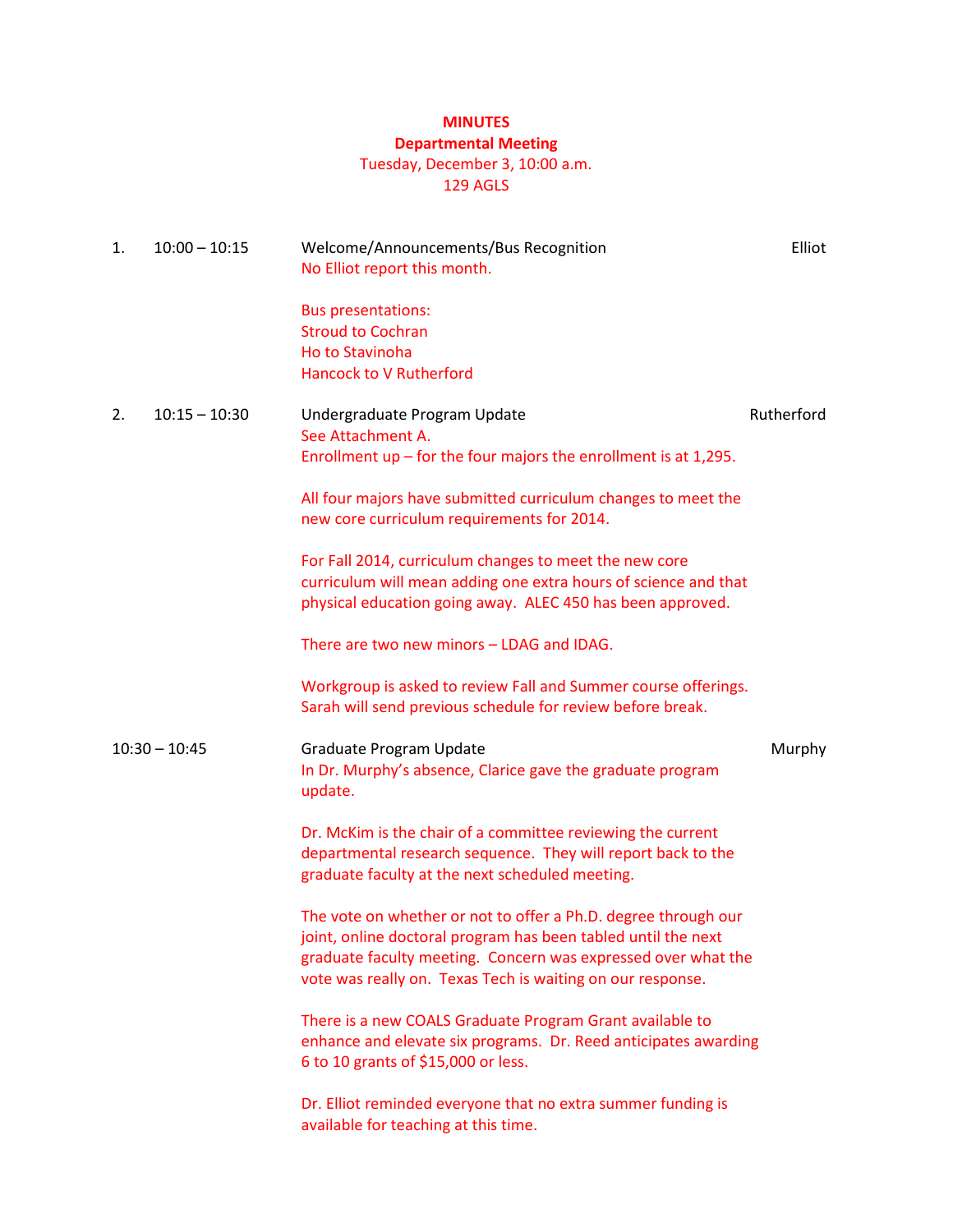3. 10:45 – 11:30 Faculty Meeting AIMS Info/Demo Cochran/Elliot Tenure and Promotion Update Elliot/Larke/Wingenbach Departmental Advisory Committee Filiot

### **Travel Request Form Deadlines**

Domestic (30 days prior to trip): e.g., travel January 1, 2014 due by December 1, 2013 International (60 days prior to trip): e.g., travel February 1, 2014 due by December 1, 2013

### **Upcoming Events**

December 13, ALEC Holiday Movie and Lunch,11:30 a.m., AGLS Classroom 114 December 23-January 1, Christmas/New Year's February 1-4, Southern Region AAAE, Dallas (Papers due October  $14^{th}$ , Posters due October  $21^{st}$ ) April 27 – May 1 AIAEE, Miami, (Abstracts/posters due by November 1)

### **Future Departmental Meetings**

Thursday, January 16 @ 2:00 p.m. Tuesday, February 25 @ 9:00 a.m. Monday, March 17 @ 10:00 a.m. Thursday, April 17 @ 2:00 p.m. Wednesday, May 14 @ 8:30 (breakfast at 7:45 to 8:30)